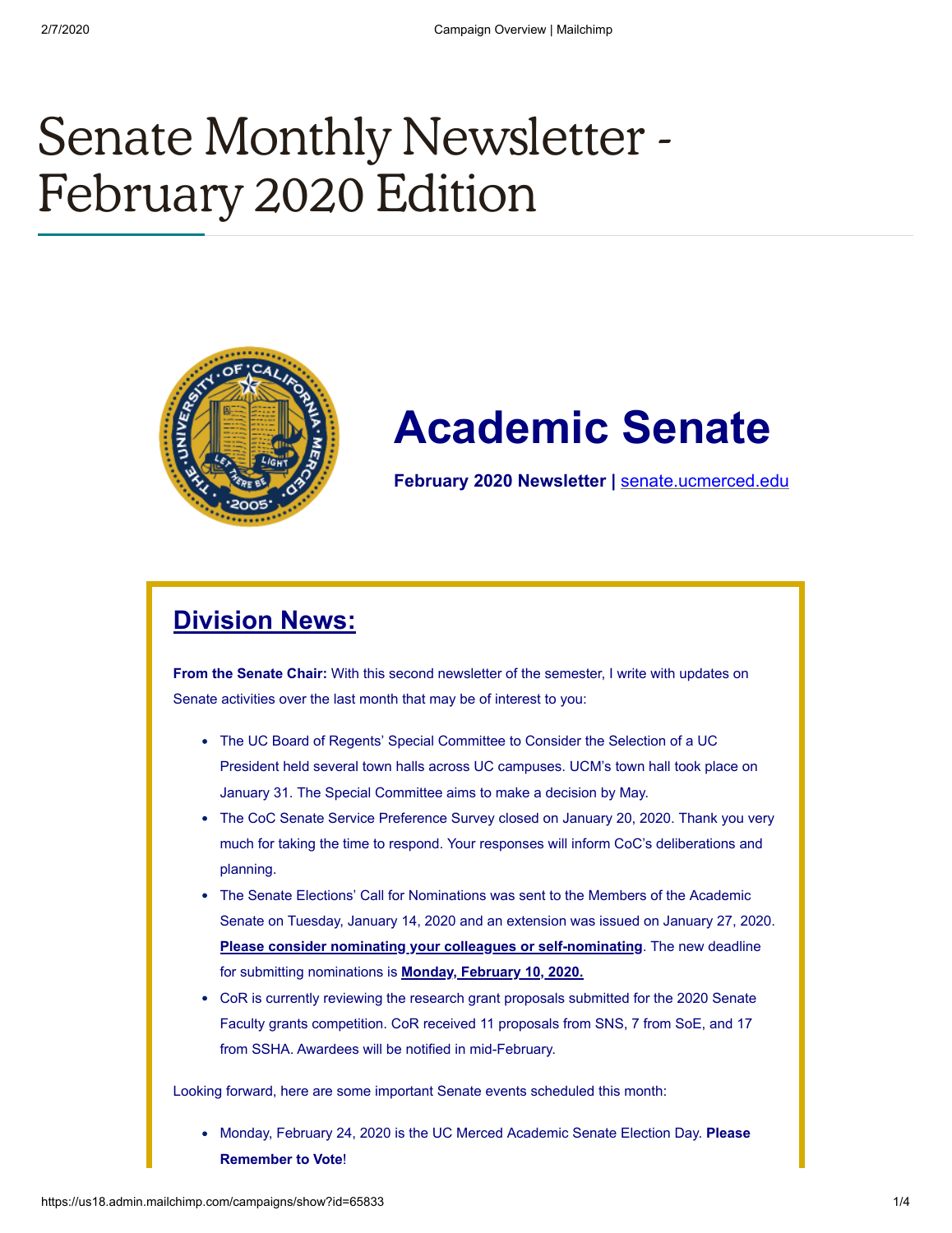- The Call for Nominations for the annual Senate Awards was issued on February 5, 2020. All departments are encouraged to nominate an individual for each award. Names of last year's recipients are available [here.](https://senate.ucmerced.edu/previous_senate_awardees)
- The Fiat Lux Scholar Program is a Living Learning Community for First Generation college students. One of the components of the Fiat Lux Scholars Program is to host monthly Faculty Receptions. The goals of these receptions include: connecting students with faculty outside of the classroom, developing student networking and communication skills, and providing a friendly atmosphere for students to explore courses, majors, careers, and research opportunities. It will take place on Tuesday, February 18, 2020 at 12:00 PM - 1:30 PM in the California Room, near the Yablokoff-Wallace Dinning Center. Please RSVP [here](https://fiatlux.ucmerced.edu/form/faculty-rsvp-february-18th-faculty-reception).

- Tom Hansford

### **Committee Highlights**

[The Committee on Academic Personnel](https://senate.ucmerced.edu/CAP) (CAP) continues to conduct business as usual and is opining on a systemwide review item.

[The Committee on Academic Planning and Resource Allocation](https://senate.ucmerced.edu/CAPRA) (CAPRA) heard a presentation from the Associate Provost for Academic Planning & Budget on the graduate funding model and opined on campus and systemwide review items.

[The Committee on Faculty Welfare and Academic Freedom](https://senate.ucmerced.edu/FWAF) (FWAF) next meets on February 11.

[The Committee on Research](https://senate.ucmerced.edu/COR) (COR) is reviewing the proposals submitted for the 2020 Senate faculty grants program. The committee also held a consultation with the Interim Chancellor, EVC/Provost, VCORED, and Associate Provost for Academic Planning & Budget on a potential indirect cost return policy.

[The Graduate Council](https://senate.ucmerced.edu/GC) (GC) continues to work on reducing faculty and staff workload related to the CRF process. GC will be issuing a memo on the proposed conjoined PROC review for undergraduate and graduate programs.

[The Committee on Rules and Elections](https://senate.ucmerced.edu/CRE) (CRE) opined on the systemwide review of APM 120- Emerita/Emeritus Titles. This item was discussed at the February 3 DivCo meeting.

[The Committee on Diversity and Equity](https://senate.ucmerced.edu/DE) (D&E) is drafting a memo for how best to address diversity, equity and inclusion in the PROC self-study template. D&E also met with Faculty Equity Advisors and will be making recommendations for increasing accountability in Faculty Searches.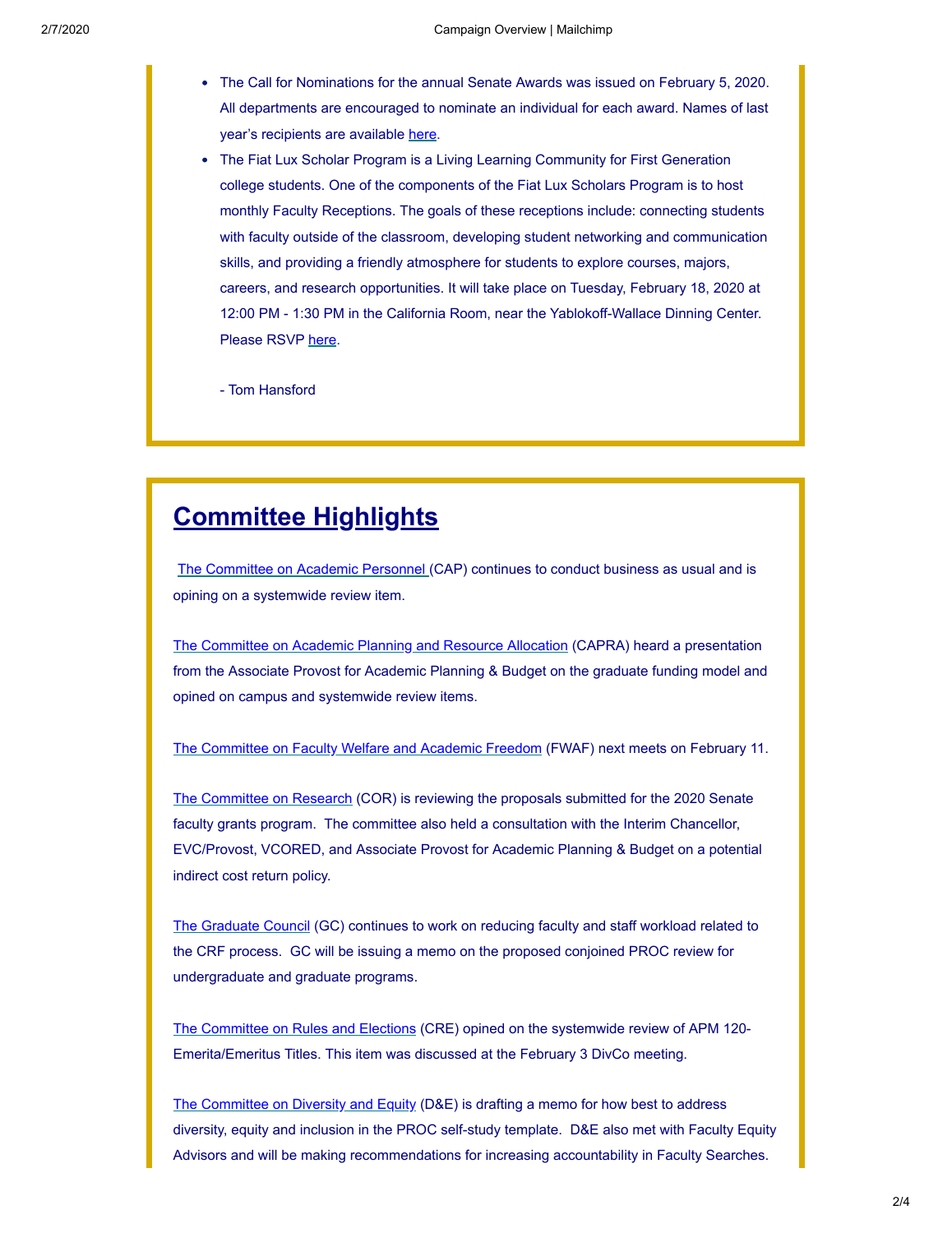[The Committee on Library and Scholarly Communications](https://senate.ucmerced.edu/LASC) (LASC) encourages faculty members to participate in a systemwide poll to assess the impact of our research community's immediate access to Elsevier journals.

[The Undergraduate Council](https://senate.ucmerced.edu/UGC) (UGC) opined on the UC Washington Center Review Report and is currently reviewing the second petition this semester, to waive the minimum degree requirement.

[Divisional Council](https://senate.ucmerced.edu/DivCo) (DivCo) has consulted with Directors Saunders and Woods on space and physical planning activities, and Professor Bales, on the proposed Resolution to Address Climate Change. DivCo also commented on a draft MOU and proposal for FTE transfers put forth by VPF Matlock.

#### **February Meeting Schedules**

**DIVCO** - FEB 3, 19 **CAP** - FEB 7, 14, 21, 28 **CAPRA** - FEB 11, 25 **CoR** - FEB 12, 26 **CRE** - FEB 24 **CoC** - FEB 26 **D&E** -FEB 3 **GC** - FEB 4, 18 **UGC** - FEB 14, 28 **LASC -** FEB 26 **AFAS** - FEB 14 **FWAF** - FEB 11

**COUNCIL** - FEB 26 **UCACC** - FEB 25 **UCOC** - FEB 18 **BOARS** - FEB 7 **CCGA** - FEB 5 **LASC -** FEB 19 **UCEP** - FEB 3 **UCFW -** FEB 14 **UCPB** - FEB 4 **UCP&T** - FEB 28 **UCORP** - FEB 10

#### **Contact the Chair**

Questions, concerns, or issues you would like to see addressed? Contact Senate Chair Hansford at [senatechair@ucmerced.edu](http://senatechair@ucmerced.edu/)

**\_\_\_\_\_\_\_\_\_\_\_\_\_\_\_\_**



#### **Review Items:**

A new webpage on the UCM Senate website is now available and will be updated regularly. Please click [here](https://senate.ucmerced.edu/review-items) to view the items that are currently discussed and reviewed locally and at the systemwide level.

#### **Special Events**

**The Meeting of the Assembly of the Academic Senate** will take place on